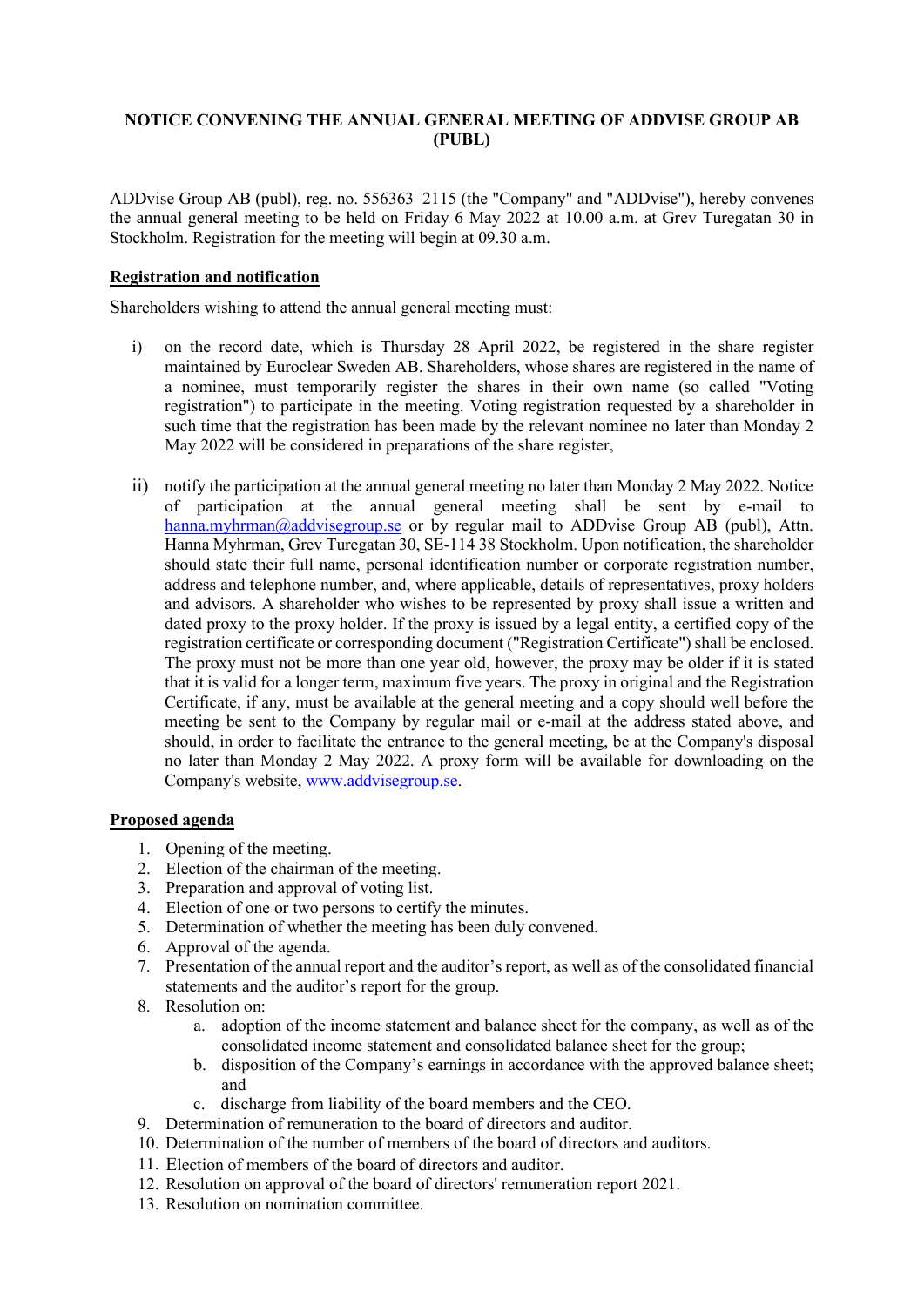- 14. Resolution to authorize the board of directors to issue shares/warrants/convertible debentures.
- 15. Resolution to amend the articles of association.
- 16. Closing of the meeting.

## **Proposed resolutions:**

## **Election of chairman of the meeting (item 2)**

The nomination committee for the annual general meeting 2022 consists of Per-Anders Tammerlöv (chairman), Per Åhlgren, Magnus Vahlquist and Staffan Torstensson acting as rapporteur and convener. The nomination committee's complete proposal and reasoned opinion will be made available on the Company's website[, www.addvisegroup.se.](http://www.addvisegroup.se/)

The nomination committee proposes that Emil Hedberg, member of the Swedish Bar Association, is appointed as chairman of the meeting.

## **Resolution on disposition of the Company's earnings in accordance with the approved balance sheet (item 8 b)**

The board of directors proposes that the annual general meeting resolves that no dividend shall be paid to the shareholders for the financial year 2021 and that the funds at disposal of the meeting of SEK 206,372,093.25 shall be balanced in new accounts.

## **Determination of renumeration to the board of directors and the auditors (item 9)**

The nomination committee proposes that board renumeration shall be paid with SEK 250,000 (an increase of SEK 50,000 compared to the previous year) to the chairman of the board of directors and SEK 125,000 (an increase of SEK 15,000 compared to the previous year) to each non-employed board member (i.e. a total of SEK 750,000 if board election is made in accordance with the nomination committee's proposal).

Renumeration to members of the audit committee are proposed to be paid with SEK 50,000 to the chairman and SEK 25,000 to each member.

Renumeration to the auditor are proposed to be paid in accordance with approved invoice.

## **Determination of number of board members and election of members of the board of directors and auditor (item 10,11)**

The nomination committee proposes that the number of board members shall be five (5) members without deputies.

The nomination committee proposes re-election of Staffan Torstensson, Erland Pontusson, Fredrik Celsing and Johanne Louise Brændgaard as board members and election of Anna Ljung as board member, all for the period until the end of the next annual general meeting. Richard Akhtarzand has declined re-election.

The nomination committee proposes that Staffan Torstensson is re-elected as chairman of the board of directors.

### Anna Ljung (born 1980)

Anna Ljung holds a master's degree in Economic and Business Administration from the Stockholm School of Economics. Anna Ljung has more than 15 years of experience in the pharmaceutical industry. She is currently CEO of Moberg Pharma AB, chairman of the board of directors of OncoZenge AB and member of the board of directors of Saniona AB. Previously, Anna Ljung has been CFO of other biotech companies such as Athera Biotechnologies AB and Lipopetide AB.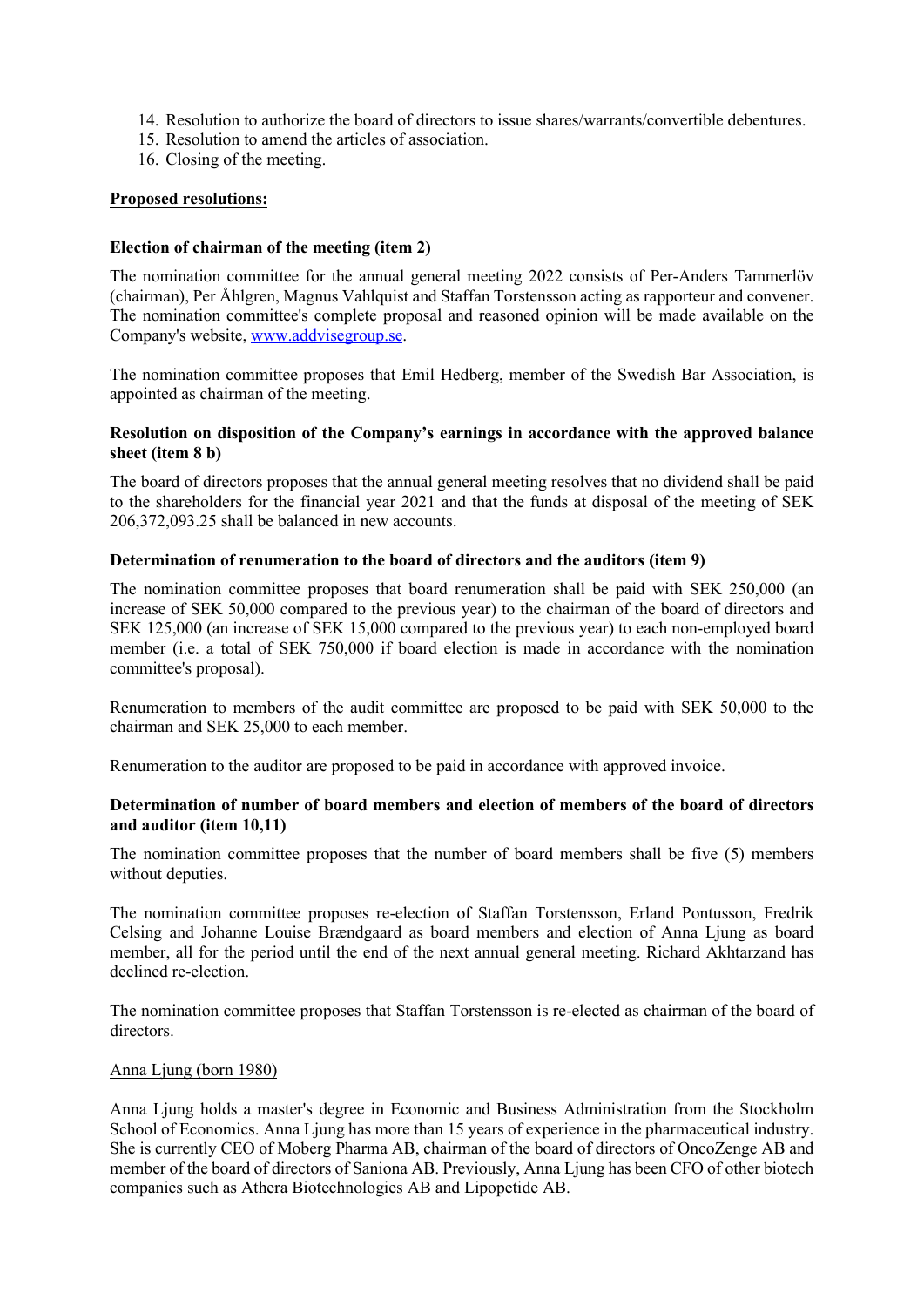Anna Ljung is independent in relation to the Company and the Company's management and the Company's major shareholders.

Anna Ljung does not own any shares in the Company.

Information about the other proposed members can be found on the Company's website, [www.addvisegroup.se.](http://www.addvisegroup.se/)

The nomination committee proposes re-election of the accounting firm Öhrlings PricewaterhouseCoopers AB (PwC). Öhrlings PricewaterhouseCoopers AB (PwC) has announced that if the meeting resolves in accordance with the proposal, Magnus Thorling will be appointed as auditor in charge.

#### **Resolution on approval of the board of directors' remuneration report 2021 (item 12)**

The board of directors proposes that the annual general meeting resolves to approve the board of directors' report on remuneration to senior executives prepared in accordance with Chapter 8, Section 53a of the Swedish Companies Act.

#### **Resolution on nomination committee (item 13)**

The nomination committee in the Company shall normally be composed of a representative for each of the Company's three largest known shareholders in respect of voting power as of 30 June prior to the annual general meeting, as well as the chairman of the board, who shall convene the first meeting of the nomination committee.

The member representing the largest shareholder in respect of voting power shall be appointed as chairman of the nomination committee, unless the nomination committee appoints someone else amongst it.

In the event that any of the three largest shareholders in respect of voting power renounces its position in the nomination committee, such position shall be passed on to the fourth largest shareholder in respect of voting power, and so on until the shareholders are represented by three shareholders. In the event that a member resigns from the nomination committee before the nomination committee's assignments have been completed, the relevant shareholder shall be entitled to appoint a new member.

If a shareholder who has appointed a member of the nomination committee ceases to be one of the three largest shareholders, the member appointed by such shareholder shall make his or her position available. The new shareholder among the three largest shareholders shall be asked and entitled to appoint a member. The members of the nomination committee shall not be replaced if the changes in voting power are only minor or if the greater part of the nomination committee´s work before the annual general meeting is deemed to be completed.

The names of the members of the nomination committee, together with information on the shareholders they represent, shall be made public no later than six months before the annual general meeting or, if a change occurs later on, as soon as possible after said change.

The nomination committee's task is to prepare and submit proposals to the upcoming annual general meeting regarding chairman of the meeting, board of directors, chairman of the board of directors, auditor, remuneration to the board of directors and auditor, any remuneration to committees and any proposals on amendments to this instruction for the nomination committee.

The nomination committee shall not receive any remuneration from the Company. Reasonable costs that arise in connection with the nomination committee's work shall be reimbursed by the Company.

This instruction for the nomination committee shall be in force until the annual general meeting resolves to amend it.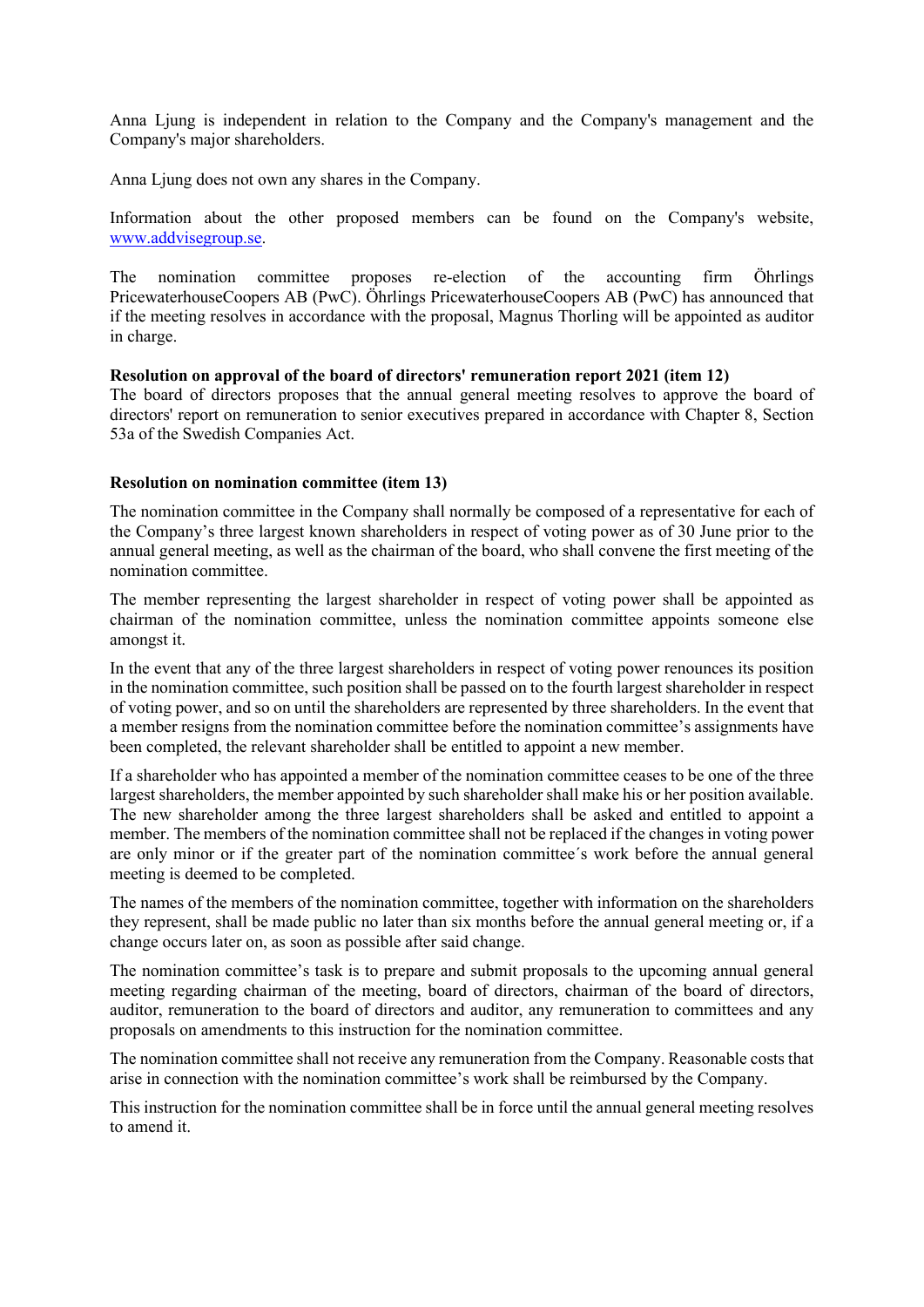## **Resolution to authorize the board of directors to issue shares/warrants/convertible debentures (item 14)**

The board of directors proposes that the annual general meeting authorizes the board of directors, within the limits of the current articles of association, until the next annual general meeting, on one or more occasions, with or without deviation from the shareholders' preferential rights, to resolve on the issue of shares, warrants and/or convertible debentures. The board of directors proposes that it is authorized to resolve on such issues in cash, in kind and/or by set-off, or otherwise subject to conditions. The reason to authorize the board of directors to have the possibility to resolve on new issues without preferential rights for the shareholders as described above is primarily for the purpose of being able to raise new capital, to increase the Company's flexibility and strengthen the Company's own funds or to be able to carry out acquisitions.

The issue of new shares pursuant to the authorization shall be carried out on customary terms under current market conditions. If the board of directors deems it appropriate to enable delivery of shares in connection with an issue as described above, this can be done at a subscription price corresponding to the quota value of the shares.

The board of directors or the person appointed by the board of directors shall have the right to make the minor adjustments to the resolution that may be necessary in connection with registration of the resolution with the Swedish Companies Registration Office.

The resolution according to this item 14 requires approval from shareholders representing at least twothirds of both the number of votes cast as well as the shares represented at the general meeting in order to be valid.

### **Resolution to amend the articles of association (item 15)**

The board of directors proposes that the annual general meeting resolves to amend the articles of association in accordance with the following.

Removal of deputy auditors in existing section 8 of the articles of association, which means that section 8 of the articles of association is worded as follows.

### **§ 8 Auditors**

An ordinary auditor shall be appointed for a review of the company's annual accounts and the management of the board of directors and the CEO.

The resolution according to this item 15 requires approval from shareholders representing at least twothirds of both the number of votes cast as well as the shares represented at the general meeting in order to be valid.

### **Number of shares and votes**

The total number of shares in the Company as of the date of this notice amounts to 180,491,889 shares, of which 7,619,439 shares are of series A, corresponding to 7,619,439 votes, and 172,872,450 shares are of series B, corresponding to 17,287,245 votes. The total number of votes in the Company amounts to 24,906,684.

# **Documentation**

Annual report and auditor's report for 2021, auditor's opinion in accordance with Chapter 8, Section 54 of the Swedish Companies Act regarding guidelines for remuneration for senior executives, the board of directors' remuneration report in accordance with Chapter 8, Section 53a of the Swedish Companies Act and proxy forms are available at the Company at Grev Turegatan 30, SE-114 38 Stockholm and on the Company's website, www.addvisegroup.se, no later than three weeks before the meeting and are sent to shareholders who so request and state their e-mail or postal address.